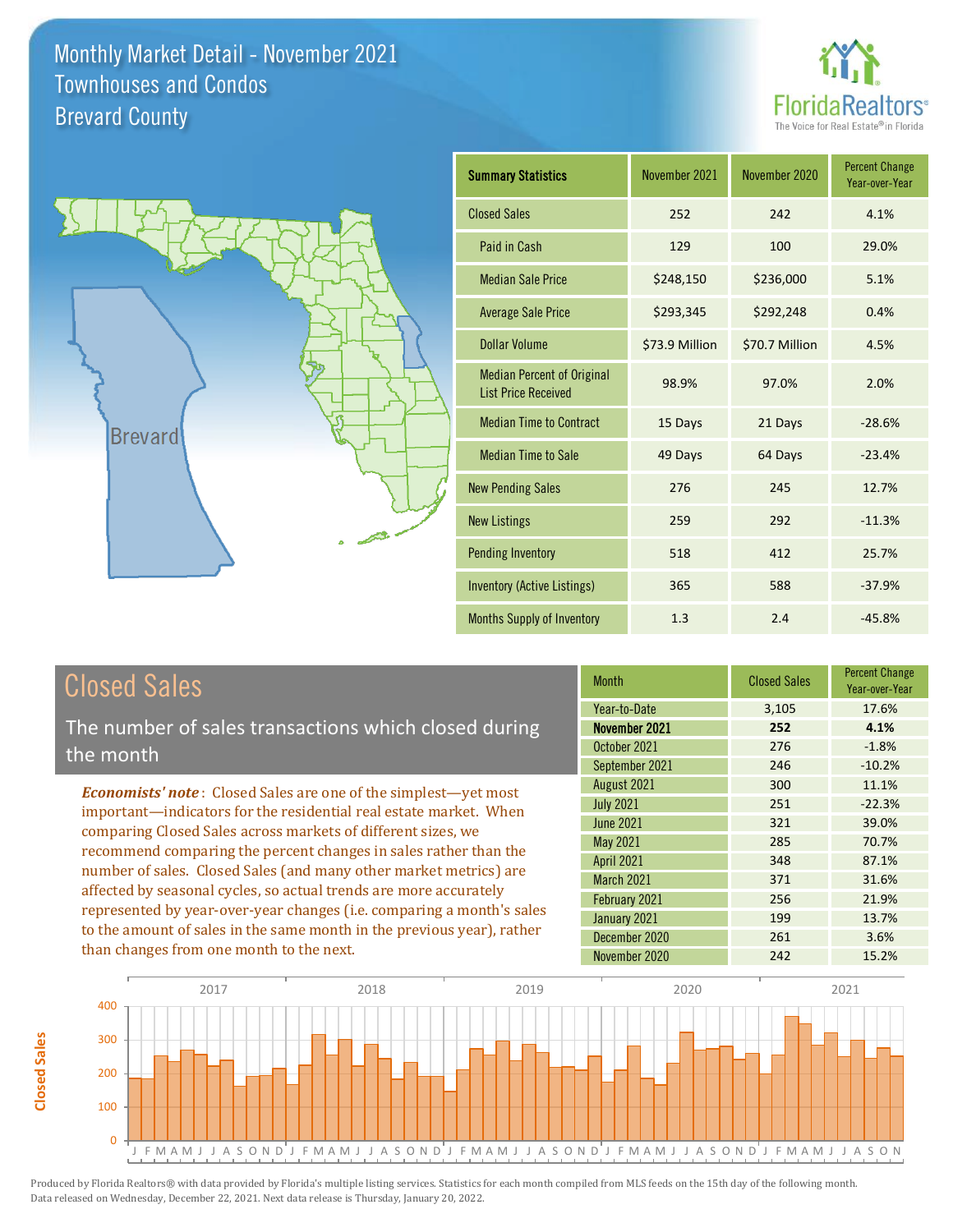this statistic should be interpreted with care.



91 3.4%

#### March 2021 183 35.6% February 2021 *Economists' note* : Cash Sales can be a useful indicator of the extent to which investors are participating in the market. Why? Investors are far more likely to have the funds to purchase a home available up front, whereas the typical homebuyer requires a mortgage or some other form of financing. There are, of course, many possible exceptions, so 133 49.4% 136 21.4% July 2021 **131** -10.9% April 2021 170 170 150.0% June 2021 **154** 33.9% May 2021 143 143 93.2% August 2021 Month Cash Sales Percent Change Year-over-Year November 2021 **129 29.0%** October 2021 138 138 11.3% September 2021 116 116 -1.7% Year-to-Date 1,524 30.3% Cash Sales The number of Closed Sales during the month in which buyers exclusively paid in cash

J F M A M J J A S O N D J F M A M J J A S O N D J F M A M J J A S O N D J F M A M J J A S O N D J F M A M J J A S O N  $\Omega$ 50 100 150 200 2017 2018 2019 2020 2021

# Cash Sales as a Percentage of Closed Sales

The percentage of Closed Sales during the month which were Cash Sales

*Economists' note* : This statistic is simply another way of viewing Cash Sales. The remaining percentages of Closed Sales (i.e. those not paid fully in cash) each month involved some sort of financing, such as mortgages, owner/seller financing, assumed loans, etc.

| <b>Month</b>      | <b>Percent of Closed</b><br>Sales Paid in Cash | <b>Percent Change</b><br>Year-over-Year |
|-------------------|------------------------------------------------|-----------------------------------------|
| Year-to-Date      | 49.1%                                          | 10.8%                                   |
| November 2021     | 51.2%                                          | 24.0%                                   |
| October 2021      | 50.0%                                          | 13.4%                                   |
| September 2021    | 47.2%                                          | 9.5%                                    |
| August 2021       | 45.3%                                          | 9.2%                                    |
| <b>July 2021</b>  | 52.2%                                          | 14.7%                                   |
| <b>June 2021</b>  | 48.0%                                          | $-3.6%$                                 |
| <b>May 2021</b>   | 50.2%                                          | 13.3%                                   |
| <b>April 2021</b> | 48.9%                                          | 33.6%                                   |
| March 2021        | 49.3%                                          | 2.9%                                    |
| February 2021     | 52.0%                                          | 22.6%                                   |
| January 2021      | 45.7%                                          | $-9.1%$                                 |
| December 2020     | 39.8%                                          | 12.7%                                   |
| November 2020     | 41.3%                                          | 7.0%                                    |

December 2020 104 104 16.9%

January 2021

November 2020 100 23.5%



**Cash Sales**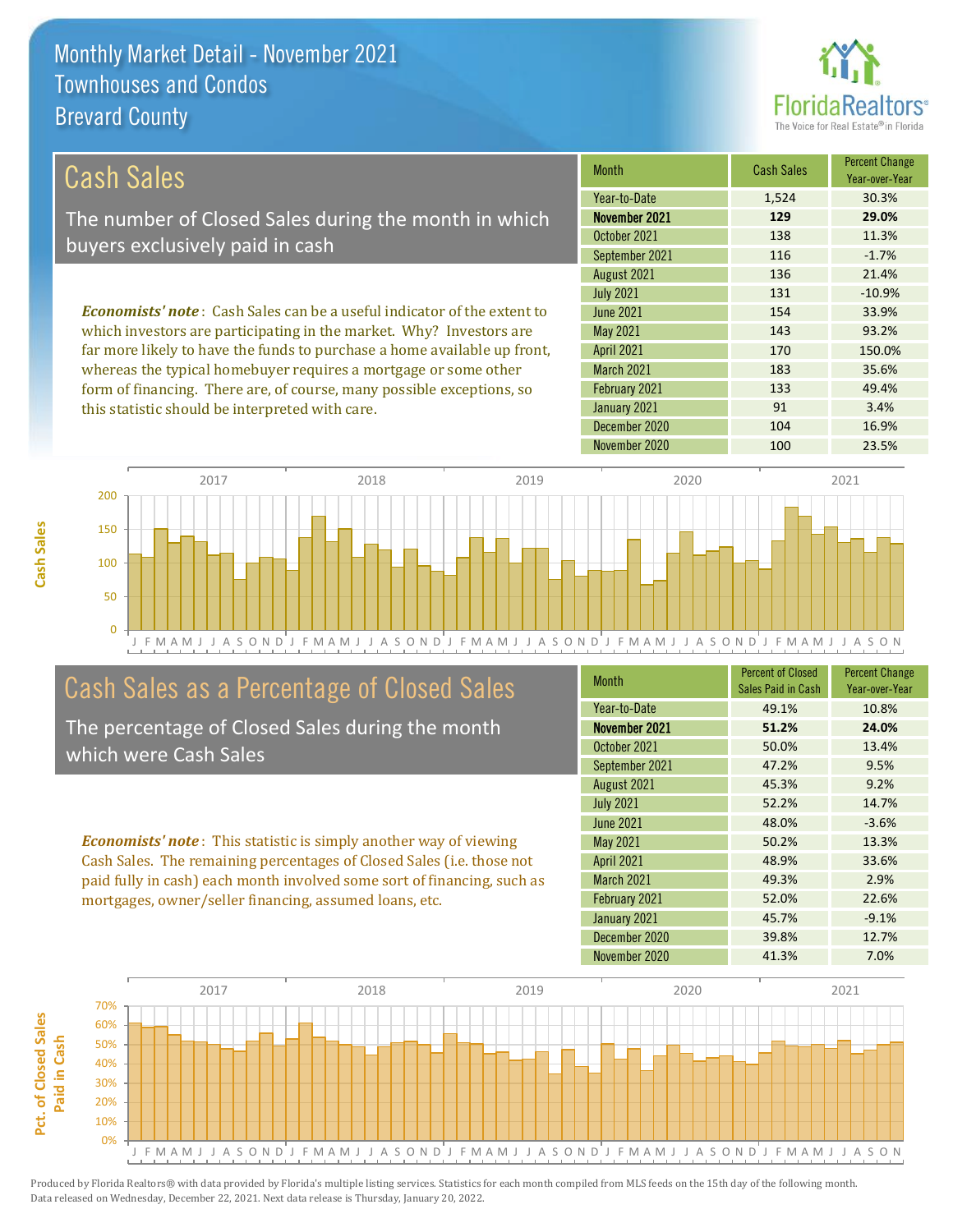

# Median Sale Price

The median sale price reported for the month (i.e. 50% of sales were above and 50% of sales were below)

*Economists' note* : Median Sale Price is our preferred summary statistic for price activity because, unlike Average Sale Price, Median Sale Price is not sensitive to high sale prices for small numbers of homes that may not be characteristic of the market area. Keep in mind that median price trends over time are not always solely caused by changes in the general value of local real estate. Median sale price only reflects the values of the homes that *sold* each month, and the mix of the types of homes that sell can change over time.

| Month             | <b>Median Sale Price</b> | <b>Percent Change</b><br>Year-over-Year |
|-------------------|--------------------------|-----------------------------------------|
| Year-to-Date      | \$237,900                | 14.3%                                   |
| November 2021     | \$248,150                | 5.1%                                    |
| October 2021      | \$249,450                | 17.1%                                   |
| September 2021    | \$245,000                | 28.9%                                   |
| August 2021       | \$261,868                | 17.6%                                   |
| <b>July 2021</b>  | \$235,000                | 9.3%                                    |
| <b>June 2021</b>  | \$232,000                | 6.7%                                    |
| <b>May 2021</b>   | \$230,000                | 36.9%                                   |
| April 2021        | \$254,389                | 18.3%                                   |
| <b>March 2021</b> | \$220,000                | 7.3%                                    |
| February 2021     | \$205,000                | $-2.7%$                                 |
| January 2021      | \$225,000                | 32.4%                                   |
| December 2020     | \$223,000                | 16.2%                                   |
| November 2020     | \$236,000                | 21.0%                                   |



## Average Sale Price

The average sale price reported for the month (i.e. total sales in dollars divided by the number of sales)

*Economists' note* : Usually, we prefer Median Sale Price over Average Sale Price as a summary statistic for home prices. However, Average Sale Price does have its uses—particularly when it is analyzed alongside the Median Sale Price. For one, the relative difference between the two statistics can provide some insight into the market for higher-end homes in an area.

| <b>Month</b>      | <b>Average Sale Price</b> | <b>Percent Change</b><br>Year-over-Year |
|-------------------|---------------------------|-----------------------------------------|
| Year-to-Date      | \$288,185                 | 14.6%                                   |
| November 2021     | \$293,345                 | 0.4%                                    |
| October 2021      | \$309,291                 | 18.7%                                   |
| September 2021    | \$315,824                 | 37.7%                                   |
| August 2021       | \$311,423                 | 19.6%                                   |
| <b>July 2021</b>  | \$281,488                 | 7.1%                                    |
| <b>June 2021</b>  | \$289,044                 | 8.5%                                    |
| May 2021          | \$273,991                 | 33.9%                                   |
| <b>April 2021</b> | \$304,323                 | 29.7%                                   |
| <b>March 2021</b> | \$268,124                 | 0.0%                                    |
| February 2021     | \$252,772                 | 2.7%                                    |
| January 2021      | \$265,307                 | 30.1%                                   |
| December 2020     | \$263,143                 | 11.6%                                   |
| November 2020     | \$292,248                 | 27.7%                                   |



**Average Sale Price**

**Average Sale Price**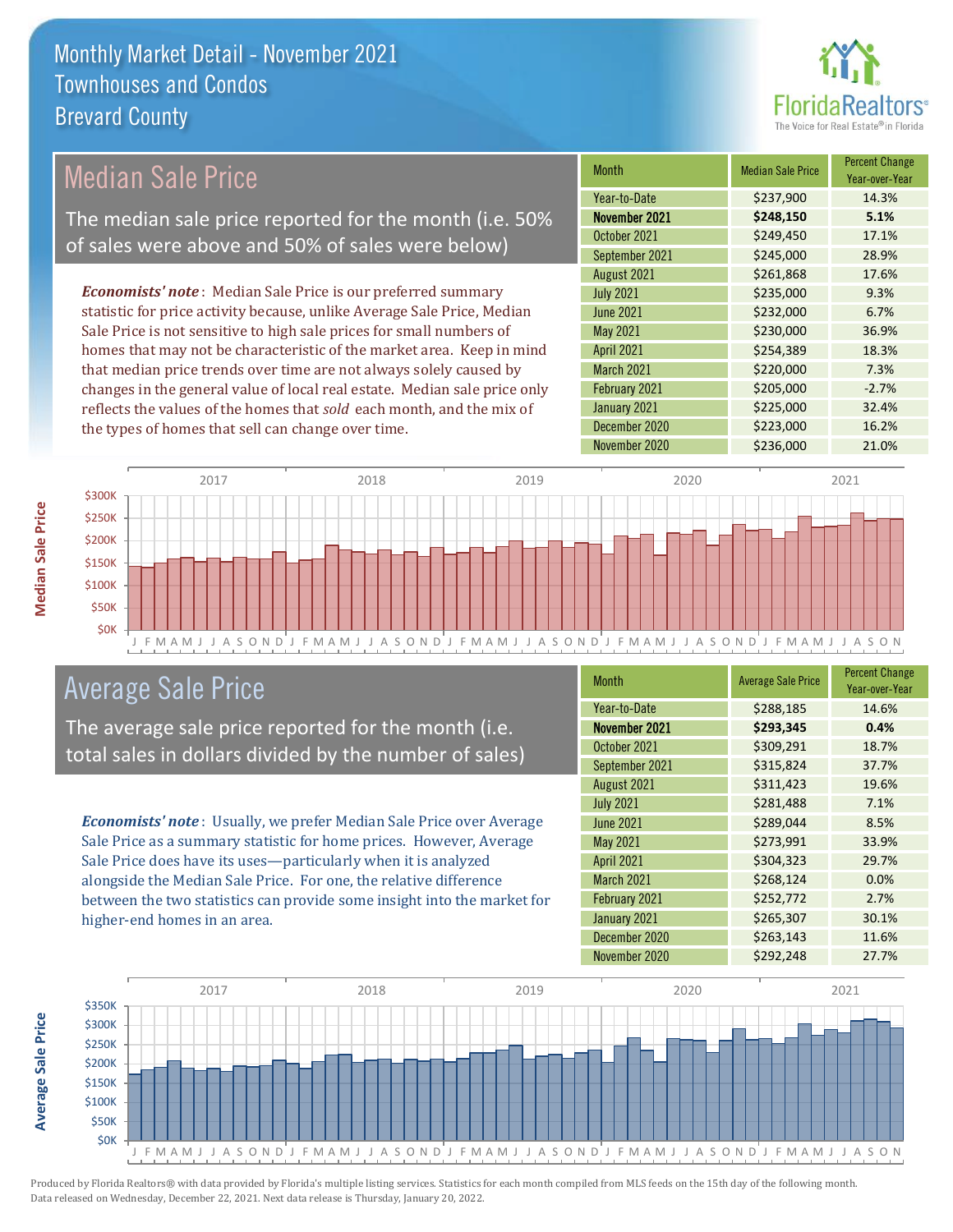

### ollar Volume

The sum of the sale prices for all sales which closed during the month

*Economists' note* : Dollar Volume is simply the sum of all sale prices in a given time period, and can quickly be calculated by multiplying Closed Sales by Average Sale Price. It is a strong indicator of the health of the real estate industry in a market, and is of particular interest to real estate professionals, investors, analysts, and government agencies. Potential home sellers and home buyers, on the other hand, will likely be better served by paying attention to trends in the two components of Dollar Volume (i.e. sales and prices) individually.

| <b>Month</b>      | <b>Dollar Volume</b> | <b>Percent Change</b><br>Year-over-Year |
|-------------------|----------------------|-----------------------------------------|
| Year-to-Date      | \$894.8 Million      | 34.7%                                   |
| November 2021     | \$73.9 Million       | 4.5%                                    |
| October 2021      | \$85.4 Million       | 16.6%                                   |
| September 2021    | \$77.7 Million       | 23.6%                                   |
| August 2021       | \$93.4 Million       | 32.9%                                   |
| <b>July 2021</b>  | \$70.7 Million       | $-16.8%$                                |
| <b>June 2021</b>  | \$92.8 Million       | 50.7%                                   |
| <b>May 2021</b>   | \$78.1 Million       | 128.5%                                  |
| <b>April 2021</b> | \$105.9 Million      | 142.6%                                  |
| March 2021        | \$99.5 Million       | 31.6%                                   |
| February 2021     | \$64.7 Million       | 25.2%                                   |
| January 2021      | \$52.8 Million       | 48.0%                                   |
| December 2020     | \$68.7 Million       | 15.6%                                   |
| November 2020     | \$70.7 Million       | 47.2%                                   |



# Median Percent of Original List Price Received

The median of the sale price (as a percentage of the original list price) across all properties selling during the month

*Economists' note* : The Median Percent of Original List Price Received is useful as an indicator of market recovery, since it typically rises as buyers realize that the market may be moving away from them and they need to match the selling price (or better it) in order to get a contract on the house. This is usually the last measure to indicate a market has shifted from down to up, so it is what we would call a *lagging* indicator.

| <b>Month</b>      | Med. Pct. of Orig.<br><b>List Price Received</b> | <b>Percent Change</b><br>Year-over-Year |
|-------------------|--------------------------------------------------|-----------------------------------------|
| Year-to-Date      | 98.5%                                            | 2.4%                                    |
| November 2021     | 98.9%                                            | 2.0%                                    |
| October 2021      | 99.3%                                            | 2.6%                                    |
| September 2021    | 98.9%                                            | 2.5%                                    |
| August 2021       | 100.0%                                           | 4.5%                                    |
| <b>July 2021</b>  | 100.0%                                           | 4.1%                                    |
| <b>June 2021</b>  | 100.0%                                           | 4.5%                                    |
| May 2021          | 99.0%                                            | 3.4%                                    |
| <b>April 2021</b> | 98.5%                                            | 2.7%                                    |
| <b>March 2021</b> | 97.7%                                            | 1.8%                                    |
| February 2021     | 96.0%                                            | $-0.3%$                                 |
| January 2021      | 97.2%                                            | 1.6%                                    |
| December 2020     | 96.4%                                            | 0.3%                                    |
| November 2020     | 97.0%                                            | 2.1%                                    |

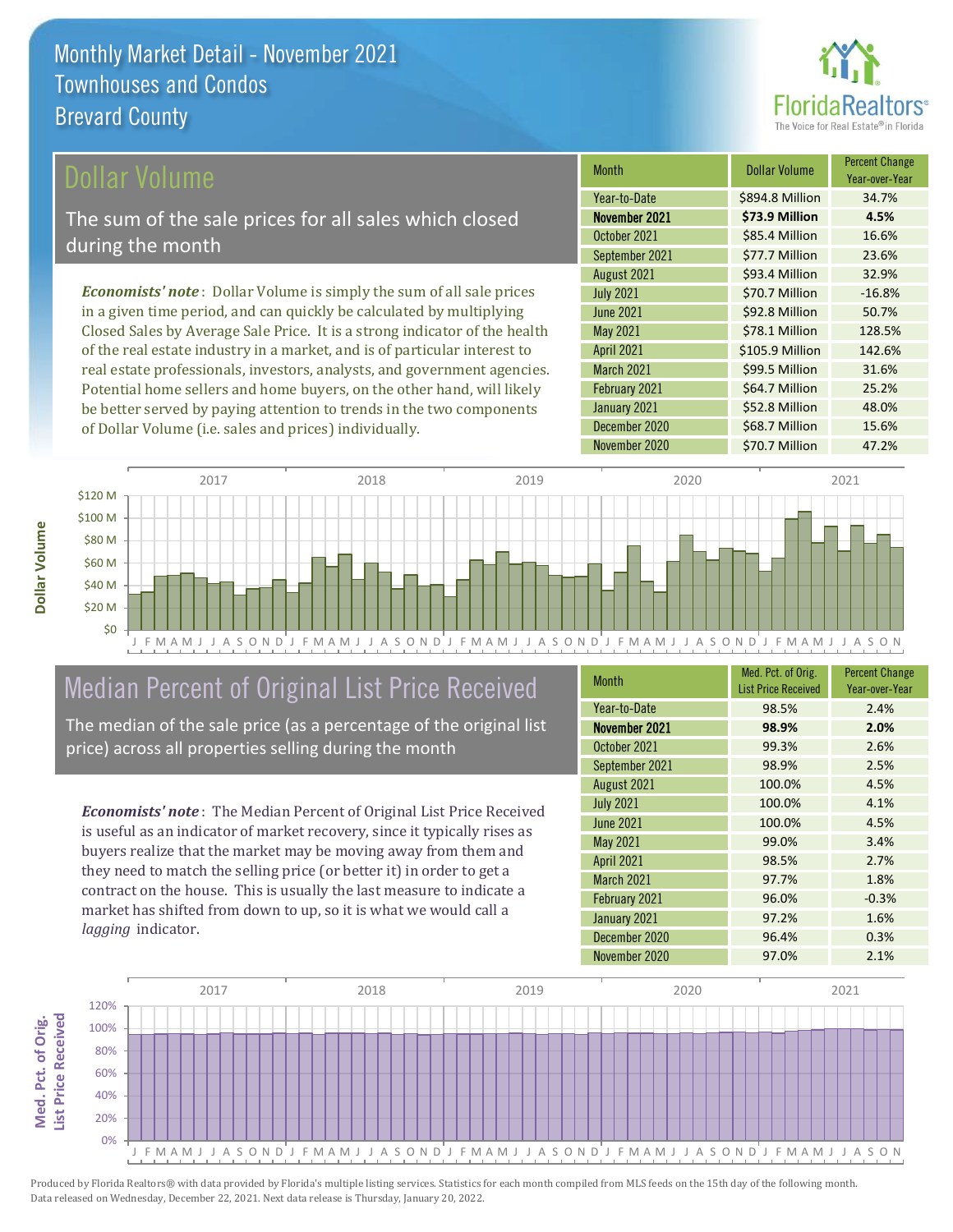

# Median Time to Contract

The median number of days between the listing date and contract date for all Closed Sales during the month

*Economists' note* : Like Time to Sale, Time to Contract is a measure of the length of the home selling process calculated for sales which closed during the month. The difference is that Time to Contract measures the number of days between the initial listing of a property and the signing of the contract which eventually led to the closing of the sale. When the gap between Median Time to Contract and Median Time to Sale grows, it is usually a sign of longer closing times and/or declining numbers of cash sales.

| <b>Month</b>      | <b>Median Time to</b><br>Contract | <b>Percent Change</b><br>Year-over-Year |
|-------------------|-----------------------------------|-----------------------------------------|
| Year-to-Date      | 13 Days                           | $-58.1%$                                |
| November 2021     | 15 Days                           | $-28.6%$                                |
| October 2021      | 10 Days                           | $-50.0%$                                |
| September 2021    | 12 Days                           | $-57.1%$                                |
| August 2021       | 15 Days                           | $-46.4%$                                |
| <b>July 2021</b>  | 8 Days                            | $-82.6%$                                |
| <b>June 2021</b>  | 8 Days                            | $-81.4%$                                |
| May 2021          | 11 Days                           | $-70.3%$                                |
| <b>April 2021</b> | 12 Days                           | $-53.8%$                                |
| <b>March 2021</b> | 15 Days                           | $-50.0%$                                |
| February 2021     | 23 Days                           | $-53.1%$                                |
| January 2021      | 25 Days                           | $-32.4%$                                |
| December 2020     | 25 Days                           | $-24.2%$                                |
| November 2020     | 21 Days                           | $-44.7%$                                |



## Median Time to Sale

**Median Time to Contract**

**Median Time to** 

The median number of days between the listing date and closing date for all Closed Sales during the month

*Economists' note* : Time to Sale is a measure of the length of the home selling process, calculated as the number of days between the initial listing of a property and the closing of the sale. *Median* Time to Sale is the amount of time the "middle" property selling this month was on the market. That is, 50% of homes selling this month took *less* time to sell, and 50% of homes took *more* time to sell. Median Time to Sale gives a more accurate picture than Average Time to Sale, which can be skewed upward by small numbers of properties taking an abnormally long time to sell.

| <b>Month</b>      | <b>Median Time to Sale</b> | <b>Percent Change</b><br>Year-over-Year |
|-------------------|----------------------------|-----------------------------------------|
| Year-to-Date      | 51 Days                    | $-28.2%$                                |
| November 2021     | 49 Days                    | $-23.4%$                                |
| October 2021      | 44 Days                    | $-22.8%$                                |
| September 2021    | 48 Days                    | $-25.0%$                                |
| August 2021       | 53 Days                    | $-25.4%$                                |
| <b>July 2021</b>  | 44 Days                    | $-48.2%$                                |
| <b>June 2021</b>  | 45 Days                    | $-46.4%$                                |
| <b>May 2021</b>   | 48 Days                    | $-28.4%$                                |
| <b>April 2021</b> | 52 Days                    | $-27.8%$                                |
| March 2021        | 53 Days                    | $-23.2%$                                |
| February 2021     | 64 Days                    | $-27.3%$                                |
| January 2021      | 66 Days                    | $-12.0%$                                |
| December 2020     | 63 Days                    | $-19.2%$                                |
| November 2020     | 64 Days                    | $-20.0%$                                |

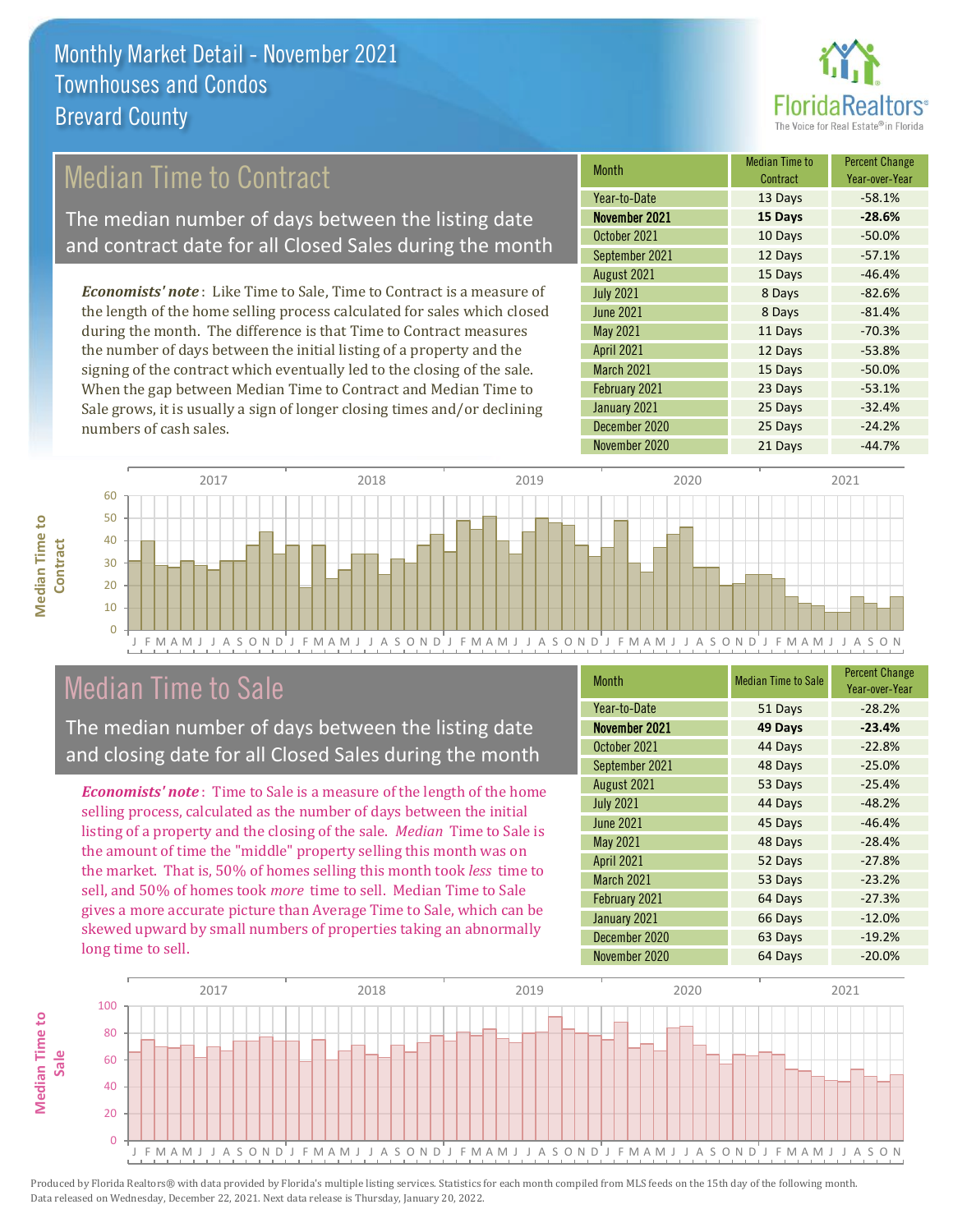

| New Pending Sales                                                              | <b>Month</b>      | <b>New Pending Sales</b> | <b>Percent Change</b><br>Year-over-Year |
|--------------------------------------------------------------------------------|-------------------|--------------------------|-----------------------------------------|
|                                                                                | Year-to-Date      | 3,422                    | 14.9%                                   |
| The number of listed properties that went under                                | November 2021     | 276                      | 12.7%                                   |
| contract during the month                                                      | October 2021      | 290                      | $-0.3%$                                 |
|                                                                                | September 2021    | 268                      | 5.1%                                    |
|                                                                                | August 2021       | 299                      | $-10.7%$                                |
| <b>Economists' note</b> : Because of the typical length of time it takes for a | <b>July 2021</b>  | 260                      | $-16.1%$                                |
| sale to close, economists consider Pending Sales to be a decent                | June 2021         | 275                      | $-16.4%$                                |
| indicator of potential future Closed Sales. It is important to bear in         | May 2021          | 342                      | 27.6%                                   |
| mind, however, that not all Pending Sales will be closed successfully.         | <b>April 2021</b> | 308                      | 93.7%                                   |
| So, the effectiveness of Pending Sales as a future indicator of Closed         | <b>March 2021</b> | 414                      | 97.1%                                   |
| Sales is susceptible to changes in market conditions such as the               | February 2021     | 349                      | 22.0%                                   |



# New Listings

distressed properties for sale.

The number of properties put onto the market during the month

availability of financing for homebuyers and the inventory of

*Economists' note* : New Listings tend to rise in delayed response to increasing prices, so they are often seen as a lagging indicator of market health. As prices rise, potential sellers raise their estimations of value—and in the most recent cycle, rising prices have freed up many potential sellers who were previously underwater on their mortgages. Note that in our calculations, we take care to not include properties that were recently taken off the market and quickly relisted, since these are not really *new* listings.

| <b>Month</b>      | <b>New Listings</b> | <b>Percent Change</b><br>Year-over-Year |
|-------------------|---------------------|-----------------------------------------|
| Year-to-Date      | 3,372               | 7.1%                                    |
| November 2021     | 259                 | $-11.3%$                                |
| October 2021      | 284                 | $-1.7%$                                 |
| September 2021    | 261                 | 3.2%                                    |
| August 2021       | 317                 | $-2.8%$                                 |
| <b>July 2021</b>  | 348                 | 21.7%                                   |
| <b>June 2021</b>  | 347                 | 34.5%                                   |
| May 2021          | 281                 | $-7.0%$                                 |
| <b>April 2021</b> | 317                 | 56.2%                                   |
| March 2021        | 340                 | 14.1%                                   |
| February 2021     | 310                 | 6.2%                                    |
| January 2021      | 308                 | $-11.7%$                                |
| December 2020     | 226                 | $-1.7%$                                 |
| November 2020     | 292                 | 3.9%                                    |

January 2021 341 17.6% December 2020 233 33.9%



Produced by Florida Realtors® with data provided by Florida's multiple listing services. Statistics for each month compiled from MLS feeds on the 15th day of the following month. Data released on Wednesday, December 22, 2021. Next data release is Thursday, January 20, 2022.

**New Listings**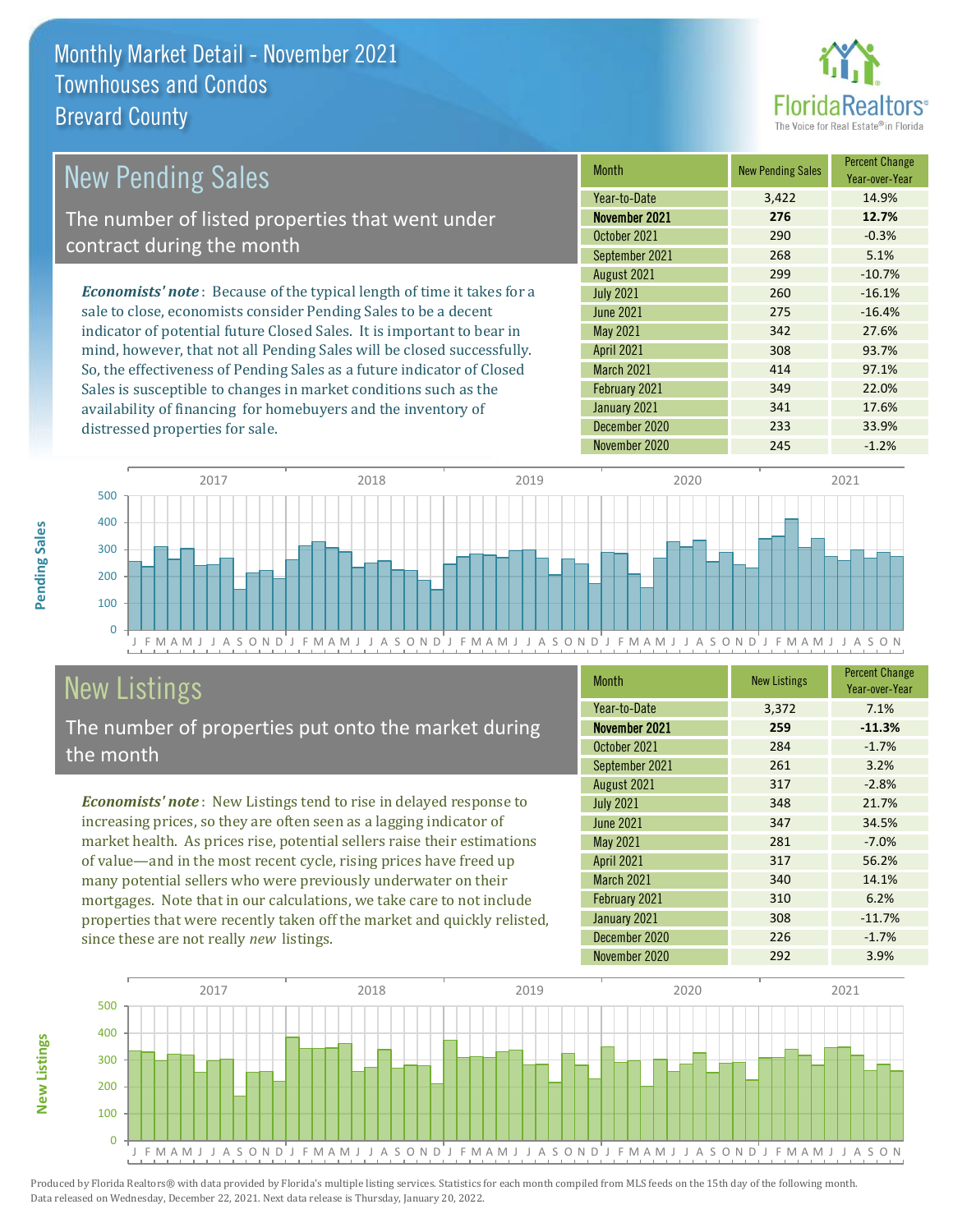

# *Economists' note* : There are a number of ways to define and calculate Inventory (Active Listings) The number of property listings active at the end of the month

Inventory. Our method is to simply count the number of active listings on the last day of the month, and hold this number to compare with the same month the following year. Inventory rises when New Listings are outpacing the number of listings that go off-market (regardless of whether they actually sell). Likewise, it falls when New Listings aren't keeping up with the rate at which homes are going off-market.

| <b>Month</b>             | Inventory | <b>Percent Change</b><br>Year-over-Year |
|--------------------------|-----------|-----------------------------------------|
| <b>YTD (Monthly Avg)</b> | 376       | $-47.1%$                                |
| November 2021            | 365       | $-37.9%$                                |
| October 2021             | 380       | $-32.6%$                                |
| September 2021           | 392       | $-32.9%$                                |
| August 2021              | 398       | $-36.2%$                                |
| <b>July 2021</b>         | 403       | $-38.4%$                                |
| <b>June 2021</b>         | 337       | $-51.1%$                                |
| <b>May 2021</b>          | 272       | $-66.0%$                                |
| <b>April 2021</b>        | 317       | $-61.7%$                                |
| March 2021               | 339       | $-60.2%$                                |
| February 2021            | 440       | $-45.7%$                                |
| January 2021             | 493       | $-40.2%$                                |
| December 2020            | 552       | $-28.0%$                                |
| November 2020            | 588       | $-26.9%$                                |



# Months Supply of Inventory

An estimate of the number of months it will take to deplete the current Inventory given recent sales rates

*Economists' note* : MSI is a useful indicator of market conditions. The benchmark for a balanced market (favoring neither buyer nor seller) is 5.5 months of inventory. Anything higher is traditionally a buyers' market, and anything lower is a sellers' market. There is no single accepted way of calculating MSI. A common method is to divide current Inventory by the most recent month's Closed Sales count, but this count is a usually poor predictor of future Closed Sales due to seasonal cycles. To eliminate seasonal effects, we use the 12-month average of monthly Closed Sales instead.

| <b>Month</b>             | <b>Months Supply</b> | <b>Percent Change</b><br>Year-over-Year |
|--------------------------|----------------------|-----------------------------------------|
| <b>YTD (Monthly Avg)</b> | 1.4                  | $-53.3%$                                |
| November 2021            | 1.3                  | $-45.8%$                                |
| October 2021             | 1.4                  | $-41.7%$                                |
| September 2021           | 1.4                  | $-44.0%$                                |
| August 2021              | 1.4                  | $-48.1%$                                |
| <b>July 2021</b>         | 1.4                  | $-51.7%$                                |
| <b>June 2021</b>         | 1.2                  | $-61.3%$                                |
| May 2021                 | 1.0                  | $-71.4%$                                |
| <b>April 2021</b>        | 1.2                  | $-65.7%$                                |
| March 2021               | 1.3                  | $-62.9%$                                |
| February 2021            | 1.8                  | $-45.5%$                                |
| January 2021             | 2.0                  | $-41.2%$                                |
| December 2020            | 2.3                  | $-28.1%$                                |
| November 2020            | 2.4                  | $-29.4%$                                |

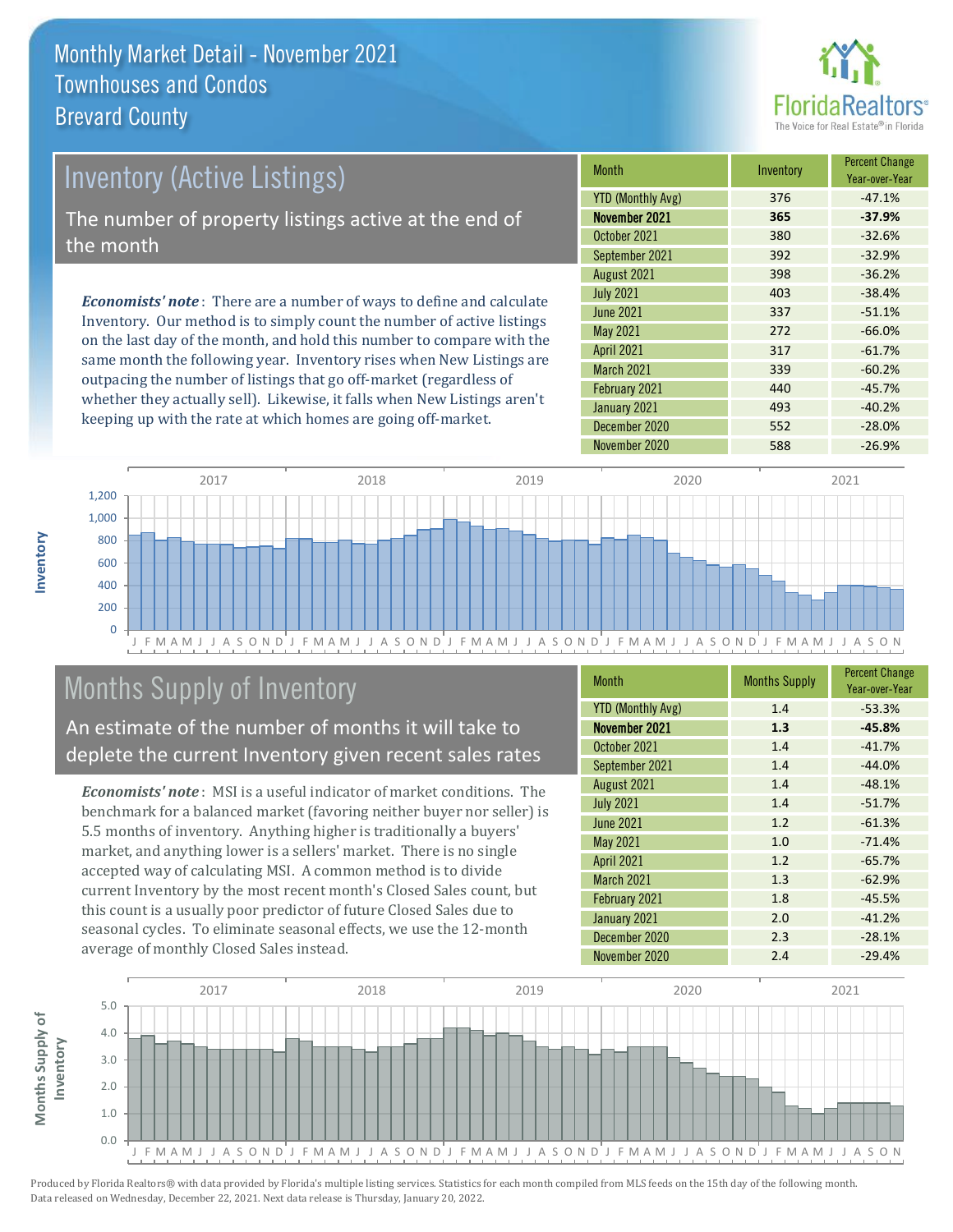

#### $$100,000 - $149,999$  38 -9.5% Sale Price Closed Sales Percent Change Year-over-Year Less than \$50,000 0 0 -100.0%  $$50,000 - $99,999$  11  $-21.4\%$ \$150,000 - \$199,999 47 17.5% \$200,000 - \$249,999 31 14.8% \$400,000 - \$599,999 43 26.5% \$600,000 - \$999,999 12 -20.0% *Economists' note:* Closed Sales are one of the simplest—yet most important—indicators for the residential real estate market. When comparing Closed Sales across markets of different sizes, we recommend comparing the percent changes in sales rather than the number of sales. Closed Sales (and many other market metrics) are affected by seasonal cycles, so actual trends are more accurately represented by year-over-year changes (i.e. comparing a month's sales to the amount of sales in the same month in the previous year), rather than changes from one month to the next. \$1,000,000 or more 2 33.3% \$250,000 - \$299,999 31 14.8% \$300,000 - \$399,999 37 -5.1% November 2020 November 2021 Closed Sales by Sale Price The number of sales transactions which closed during the month



### Median Time to Contract by Sale Price The median number of days between the listing date and contract date for all Closed Sales during the month

*Economists' note* : Like Time to Sale, Time to Contract is a measure of the length of the home selling process calculated for sales which closed during the month. The difference is that Time to Contract measures the number of days between the initial listing of a property and the signing of the contract which eventually led to the closing of the sale. When the gap between Median Time to Contract and Median Time to Sale grows, it is usually a sign of longer closing times and/or declining numbers of cash sales.

| <b>Sale Price</b>     | Median Time to<br>Contract | <b>Percent Change</b><br>Year-over-Year |
|-----------------------|----------------------------|-----------------------------------------|
| Less than \$50,000    | (No Sales)                 | N/A                                     |
| $$50,000 - $99,999$   | 5 Days                     | $-66.7%$                                |
| $$100,000 - $149,999$ | 10 Days                    | 0.0%                                    |
| \$150,000 - \$199,999 | 19 Days                    | 137.5%                                  |
| \$200,000 - \$249,999 | 18 Days                    | 63.6%                                   |
| \$250,000 - \$299,999 | 11 Days                    | $-56.0%$                                |
| \$300,000 - \$399,999 | 16 Days                    | $-74.2%$                                |
| \$400,000 - \$599,999 | 16 Days                    | $-56.8%$                                |
| \$600,000 - \$999,999 | 42 Days                    | 2.4%                                    |
| \$1,000,000 or more   | 56 Days                    | 166.7%                                  |



Produced by Florida Realtors® with data provided by Florida's multiple listing services. Statistics for each month compiled from MLS feeds on the 15th day of the following month. Data released on Wednesday, December 22, 2021. Next data release is Thursday, January 20, 2022.

**Median Time to Contract**

**Median Time to Contract**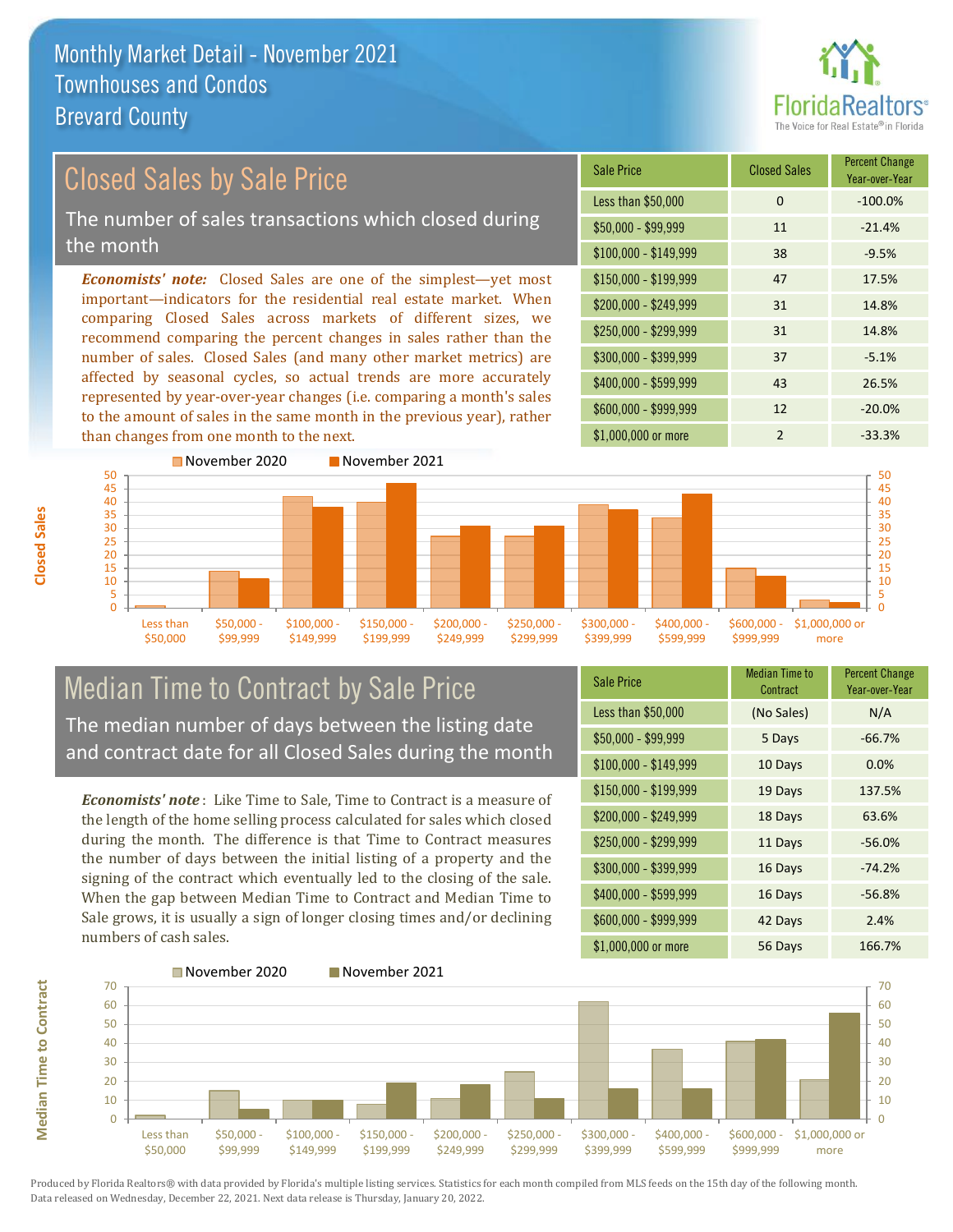

# New Listings by Initial Listing Price

The number of properties put onto the market during the month

*Economists' note:* New Listings tend to rise in delayed response to increasing prices, so they are often seen as a lagging indicator of market health. As prices rise, potential sellers raise their estimations of value—and in the most recent cycle, rising prices have freed up many potential sellers who were previously underwater on their mortgages. Note that in our calculations, we take care to not include properties that were recently taken off the market and quickly relisted, since these are not really *new* listings.

| <b>Initial Listing Price</b> | <b>New Listings</b> | <b>Percent Change</b><br>Year-over-Year |
|------------------------------|---------------------|-----------------------------------------|
| Less than \$50,000           | 0                   | $-100.0%$                               |
| $$50,000 - $99,999$          | 7                   | $-69.6%$                                |
| $$100,000 - $149,999$        | 35                  | $-20.5%$                                |
| $$150,000 - $199,999$        | 53                  | 17.8%                                   |
| \$200,000 - \$249,999        | 32                  | $-37.3%$                                |
| \$250,000 - \$299,999        | 29                  | $-3.3%$                                 |
| \$300,000 - \$399,999        | 40                  | 0.0%                                    |
| \$400,000 - \$599,999        | 33                  | $-8.3%$                                 |
| \$600,000 - \$999,999        | 22                  | 4.8%                                    |
| \$1,000,000 or more          | 8                   | 700.0%                                  |



Inventory by Current Listing Price The number of property listings active at the end of the month

*Economists' note* : There are a number of ways to define and calculate Inventory. Our method is to simply count the number of active listings on the last day of the month, and hold this number to compare with the same month the following year. Inventory rises when New Listings are outpacing the number of listings that go off-market (regardless of whether they actually sell). Likewise, it falls when New Listings aren't keeping up with the rate at which homes are going off-market.

| <b>Current Listing Price</b> | Inventory | <b>Percent Change</b><br>Year-over-Year |
|------------------------------|-----------|-----------------------------------------|
| Less than \$50,000           | 0         | N/A                                     |
| $$50,000 - $99,999$          | 5         | $-87.8%$                                |
| $$100,000 - $149,999$        | 25        | $-62.7%$                                |
| $$150,000 - $199,999$        | 36        | $-42.9%$                                |
| \$200,000 - \$249,999        | 36        | $-48.6%$                                |
| \$250,000 - \$299,999        | 30        | $-45.5%$                                |
| \$300,000 - \$399,999        | 46        | $-64.1%$                                |
| $$400,000 - $599,999$        | 73        | $-18.0%$                                |
| \$600,000 - \$999,999        | 75        | 56.3%                                   |
| \$1,000,000 or more          | 39        | 44.4%                                   |

\$1,000,000 or more



Produced by Florida Realtors® with data provided by Florida's multiple listing services. Statistics for each month compiled from MLS feeds on the 15th day of the following month. Data released on Wednesday, December 22, 2021. Next data release is Thursday, January 20, 2022.

**Inventory**